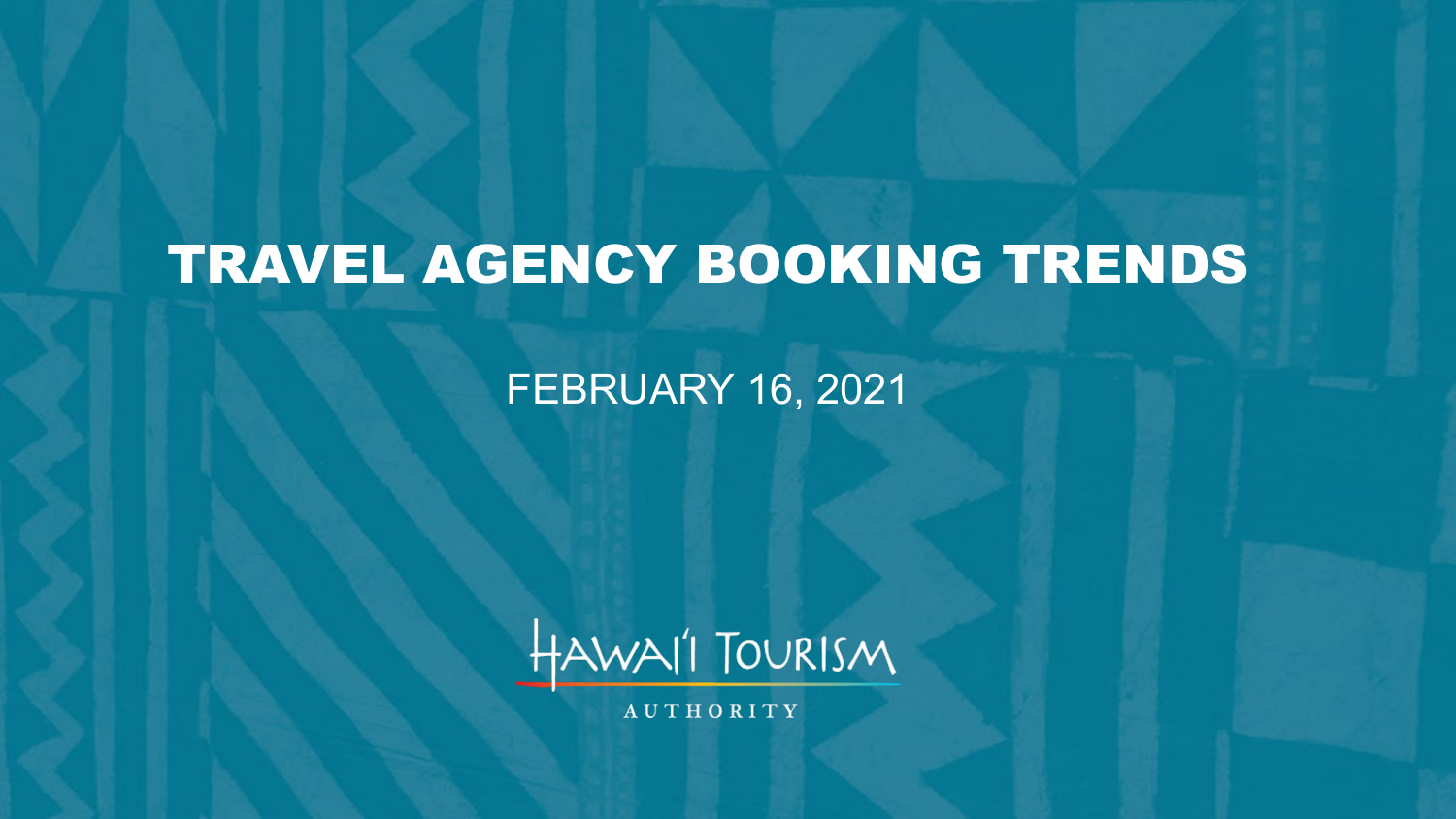# Global Agency Pro

- HTA subscribes to Global Agency Pro, an online travel distribution system consisting of Travel Agency data
- Global Agency Pro provides access to over 90% of the world's Travel Agency airline transactions
- The database consists of five years of historical ticketing data and one year of advance purchase data
- The information is updated daily with a recency of two days prior to current date

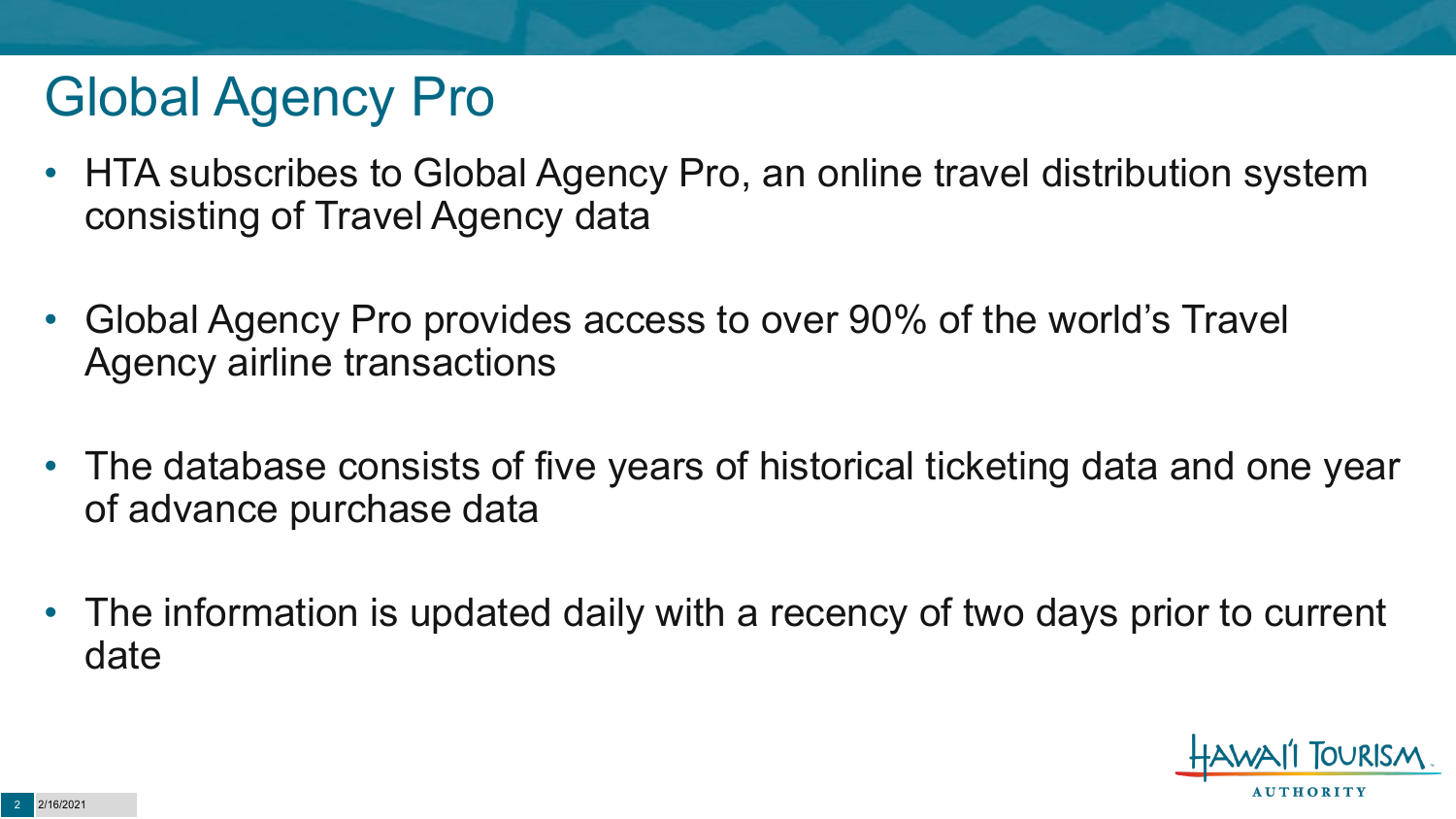# Global Agency Pro Index

### • Bookings

- Net sum of the number of visitors (i.e., excluding Hawai'i residents and inter-island travelers) from Sales transactions counted, including Exchanges and Refunds.
- Booking Date
- The date on which the ticket was purchased by the passenger. Also known as the Sales Date

### • Travel Date

– The date on which travel is expected to take place.

## • Point of Origin Country

– The country which contains the airport at which the ticket started

## • Travel Agency

– Travel Agency associated with the ticket is doing business (DBA)

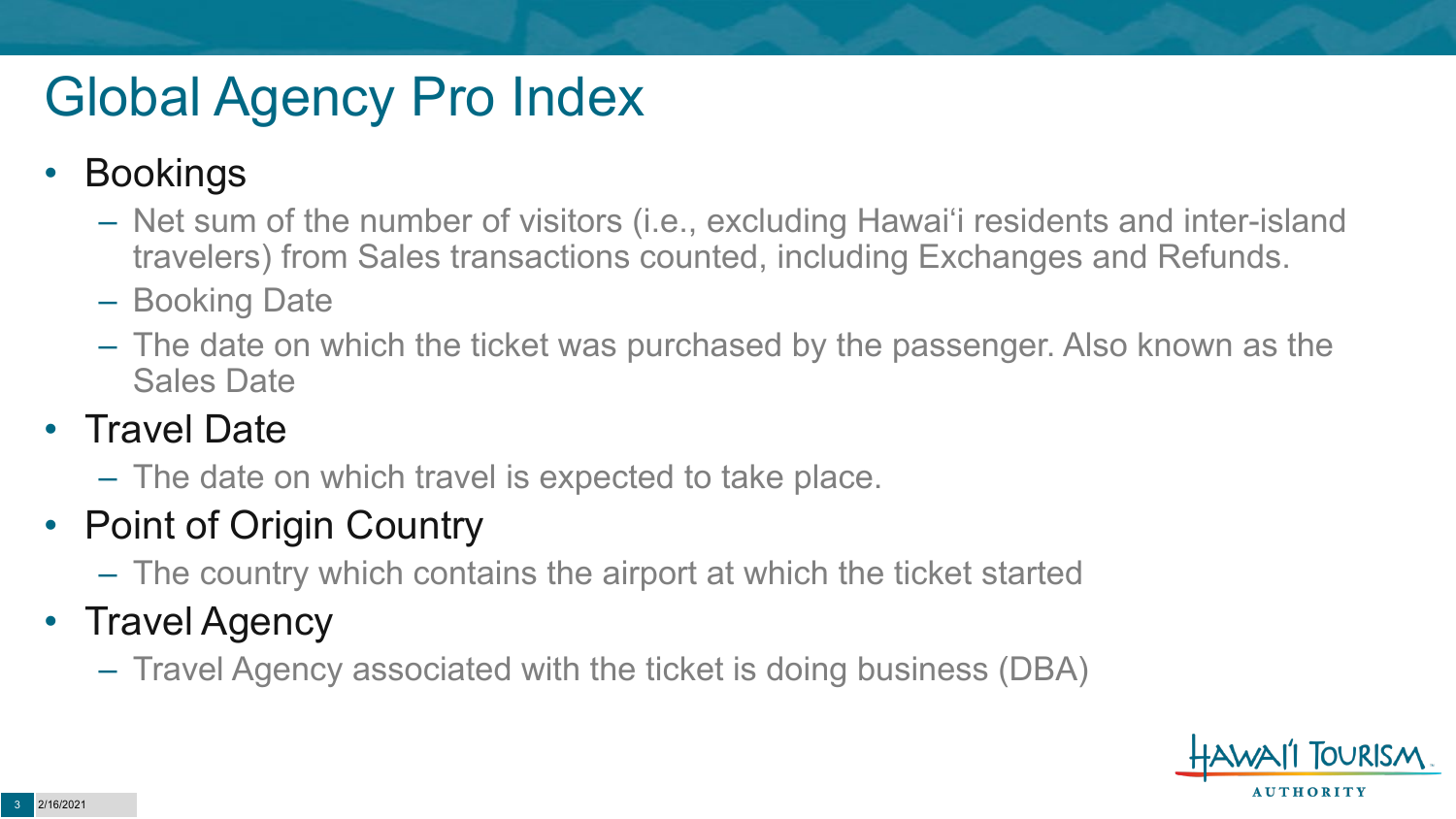US

#### Travel Agency Booking Pace for Future Arrivals, by Month

#### Travel Agency Booking Pace for Future Arrivals, by Quarter





250,000

**OURISM AUTHORITY** 

Source: Global Agency Pro as of 02/14/21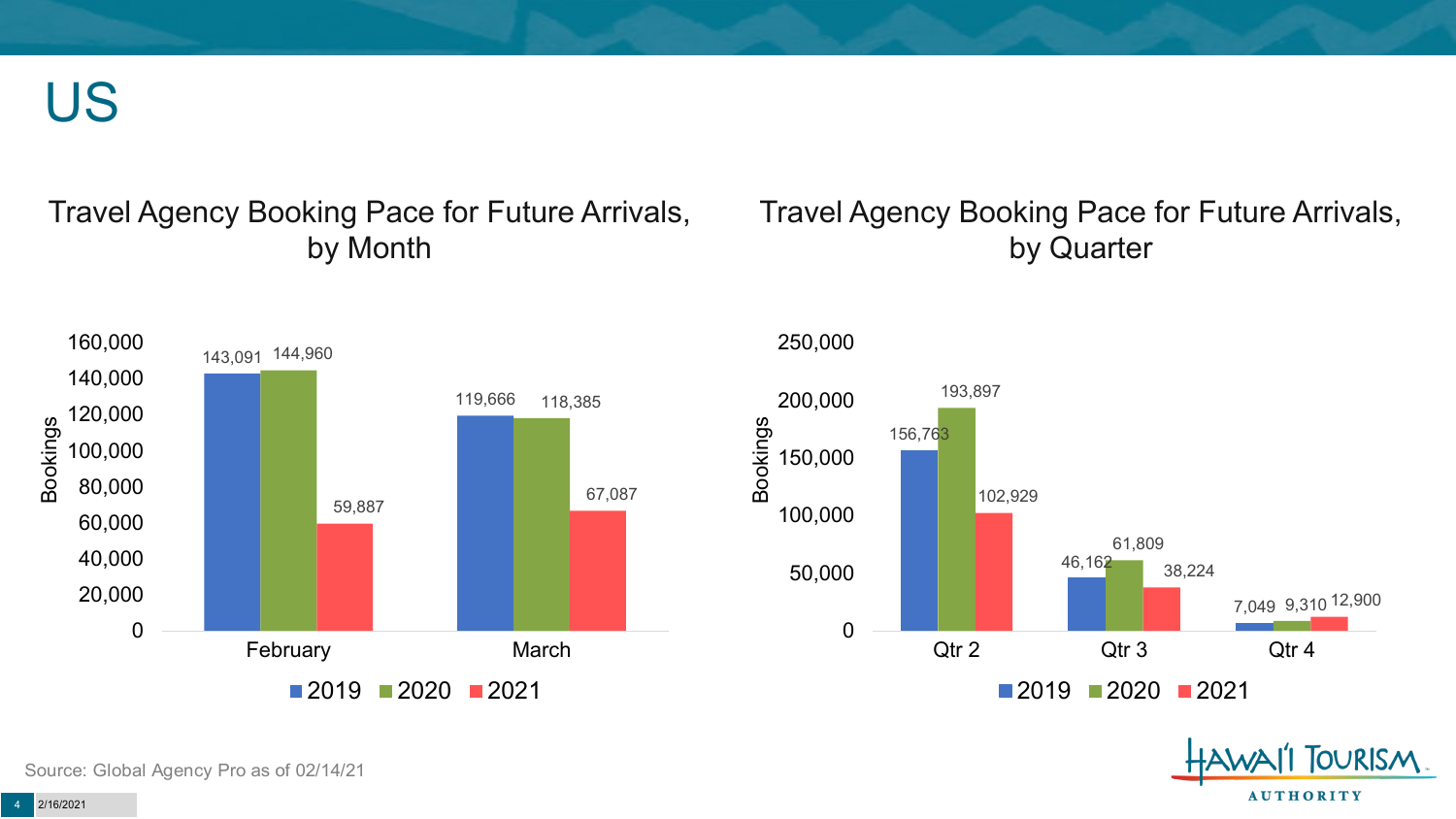

#### Travel Agency Booking Pace for Future Arrivals, by Month

### Travel Agency Booking Pace for Future Arrivals, by Quarter





Source: Global Agency Pro as of 02/14/21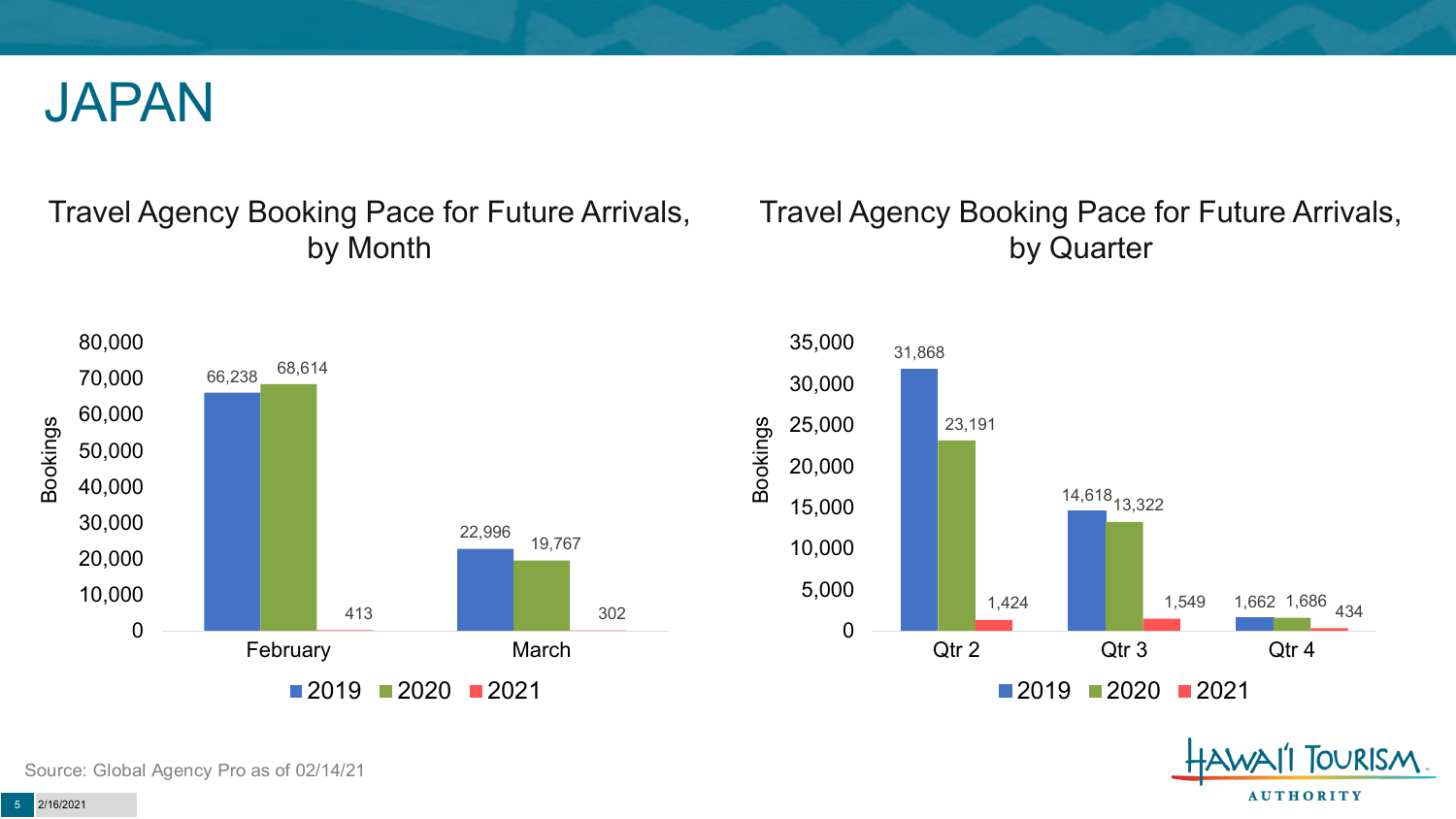## CANADA

### Travel Agency Booking Pace for Future Arrivals, by Month

### Travel Agency Booking Pace for Future Arrivals, by Quarter





**FOURISM** 

**AUTHORITY** 

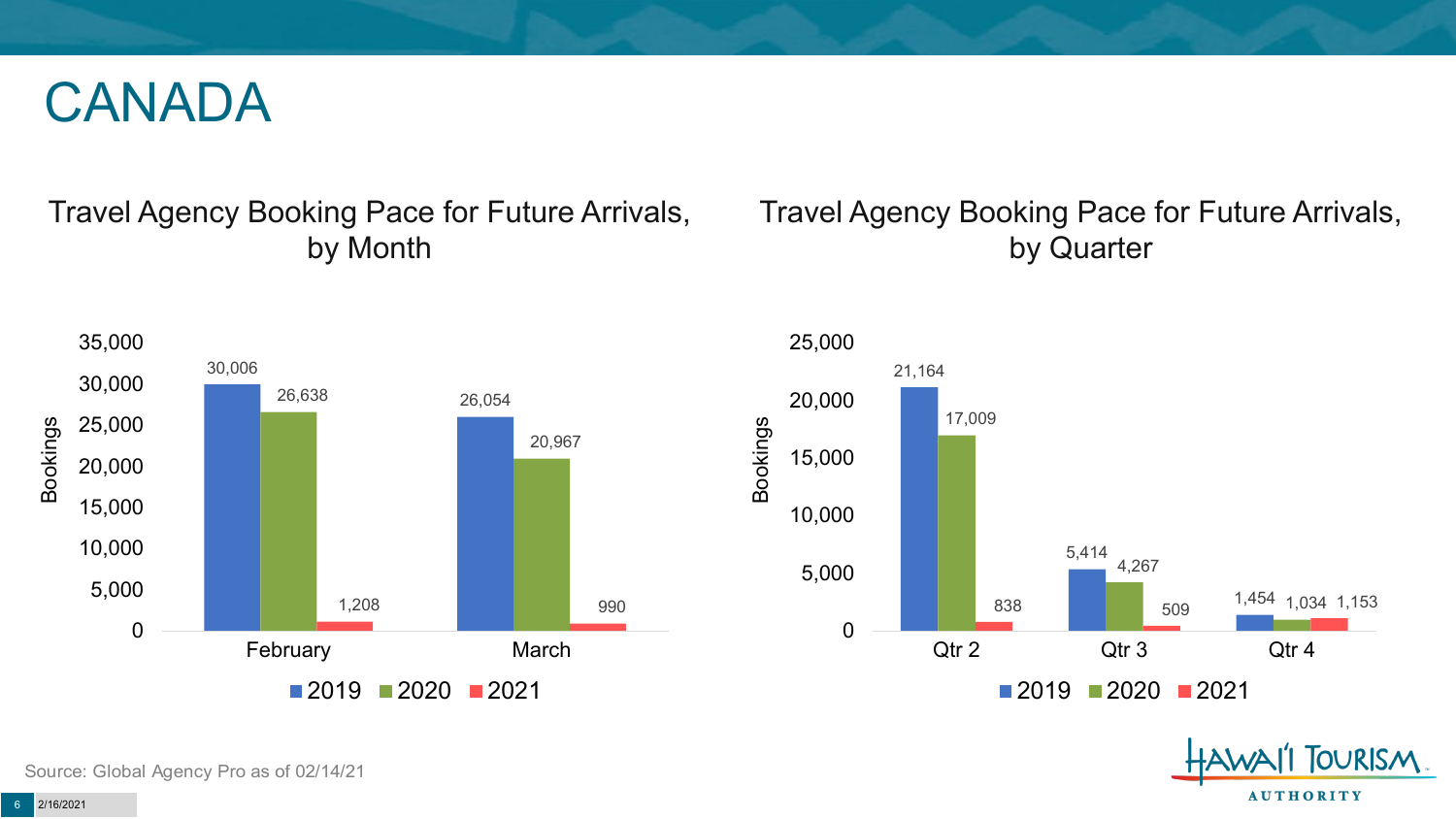## AUSTRALIA

Travel Agency Booking Pace for Future Arrivals, by Month



### Travel Agency Booking Pace for Future Arrivals, by Quarter





Source: Global Agency Pro as of 02/14/21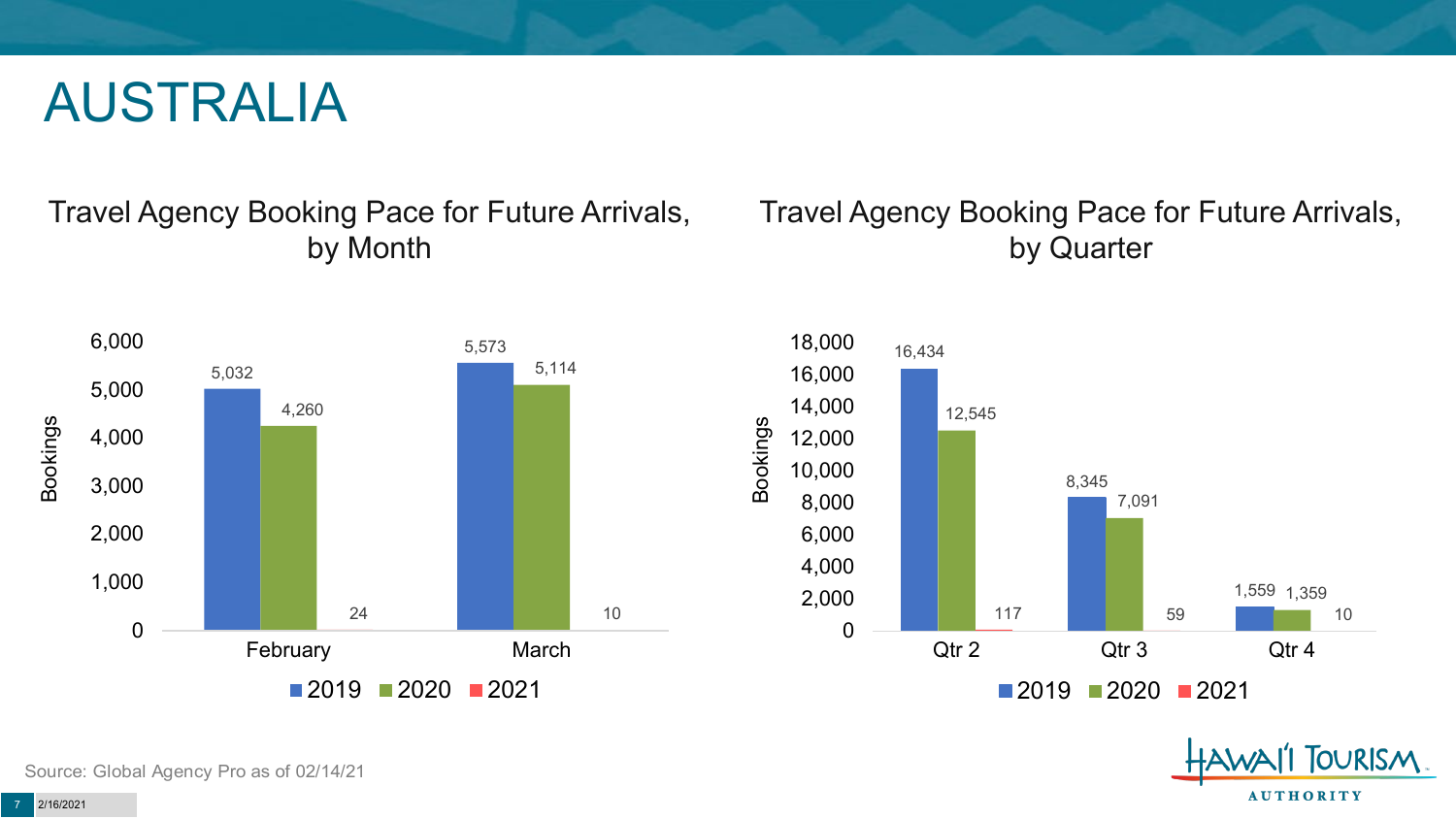# O'ahu by Month 2021











Source: Global Agency Pro as of 02/14/21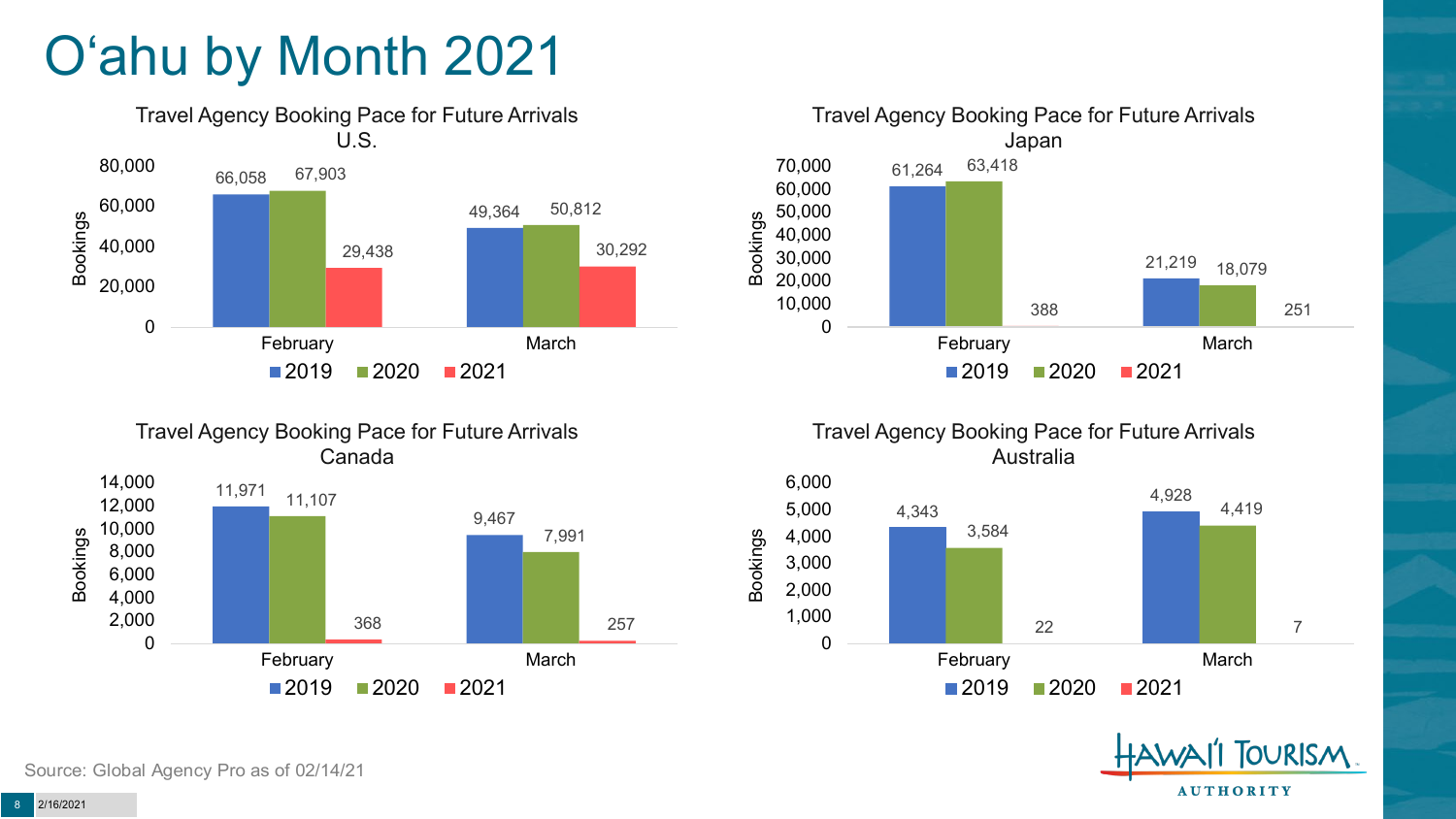# O'ahu by Quarter 2021





Travel Agency Booking Pace for Future Arrivals Australia







Travel Agency Booking Pace for Future Arrivals Canada

 $2019$  2020 2021

Source: Global Agency Pro as of 02/14/21

12,000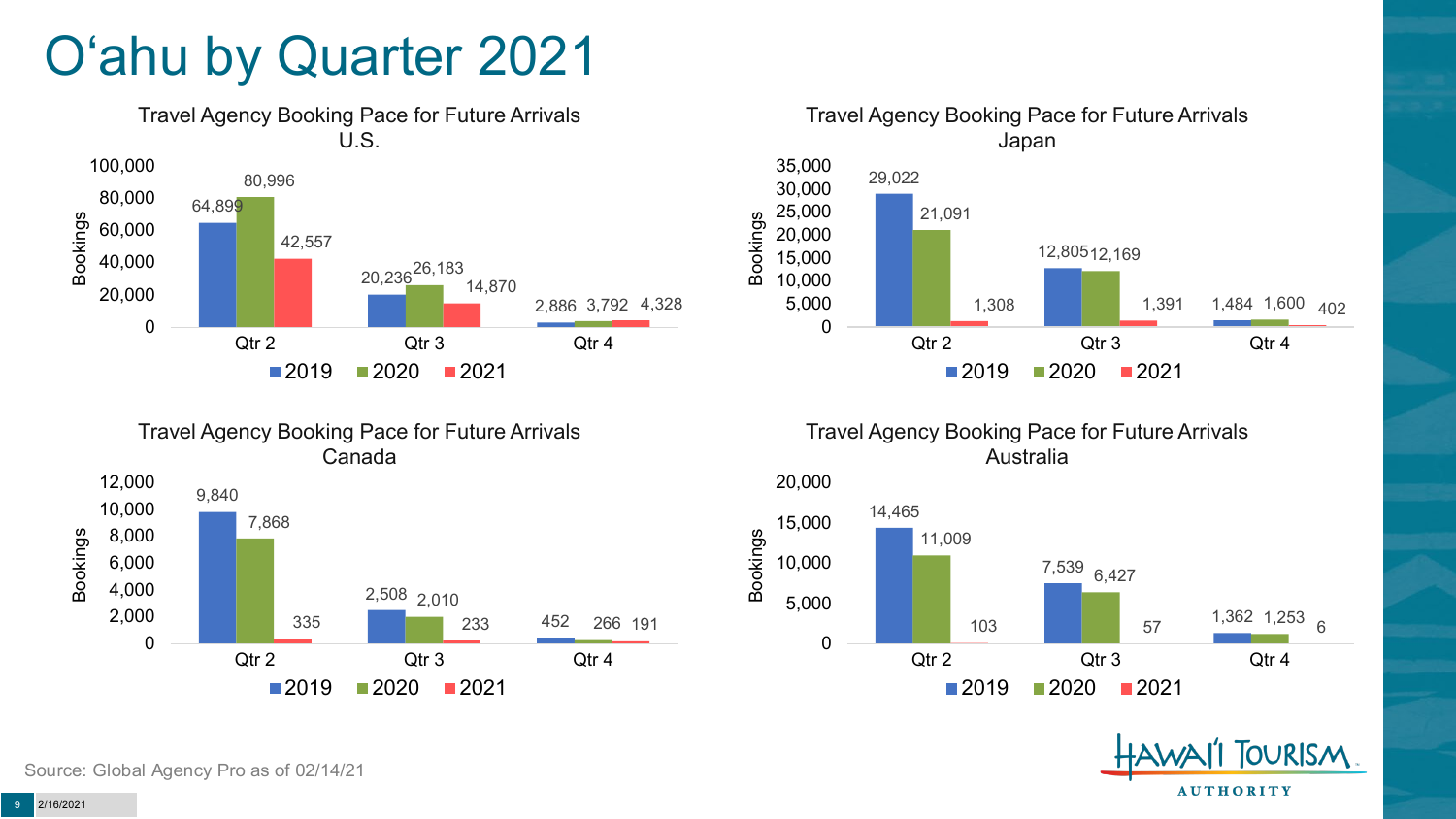# Maui by Month 2021











Source: Global Agency Pro as of 02/14/21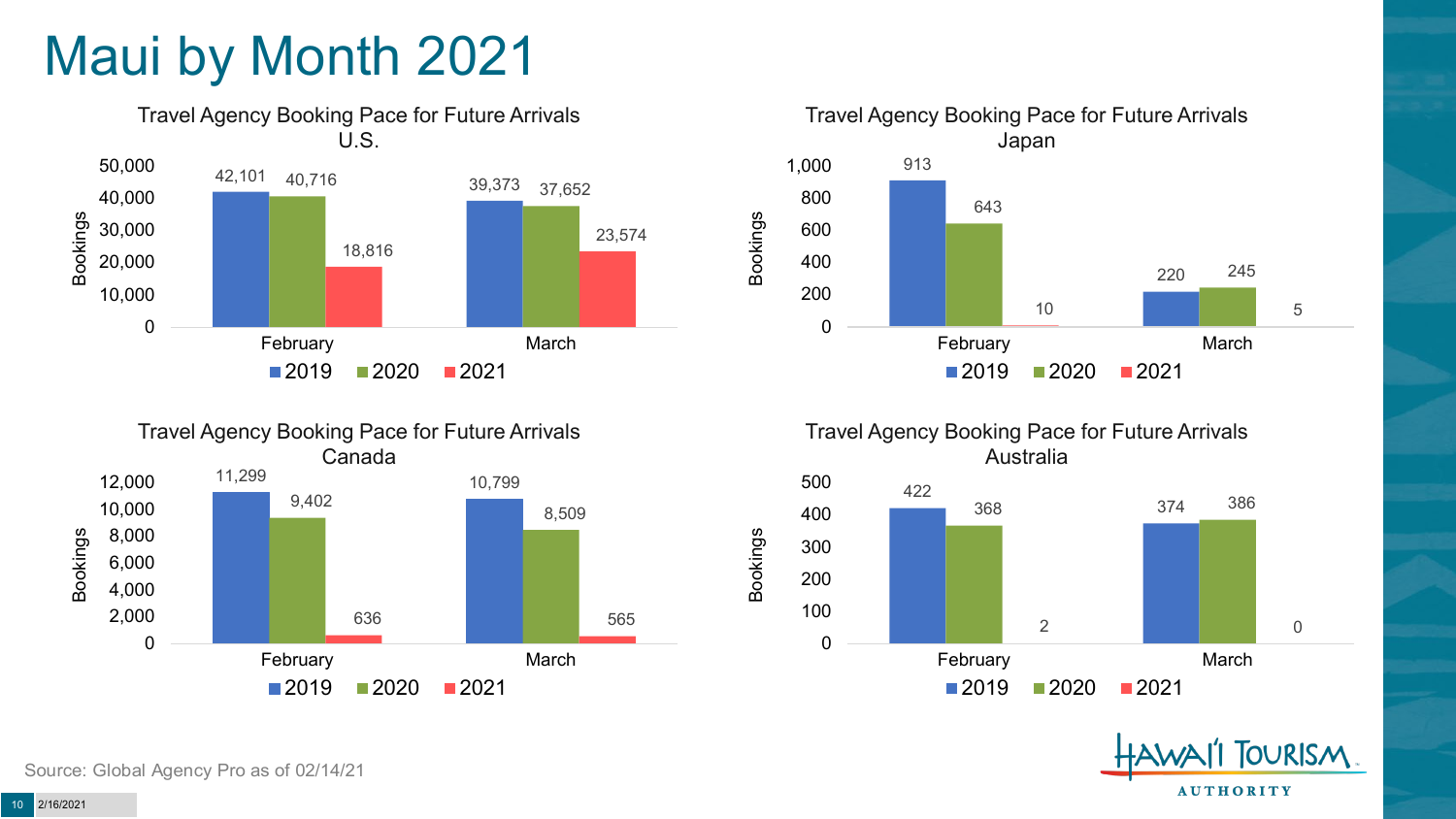## Maui by Quarter 2021





Travel Agency Booking Pace for Future Arrivals Japan 462 250 35 310 145  $\frac{30}{4}$  14 4 0 100 200 300 400 500 Qtr 2 Qtr 3 Qtr 4  $2019$  2020 2021

Bookings

Bookings

Travel Agency Booking Pace for Future Arrivals Australia





Source: Global Agency Pro as of 02/14/21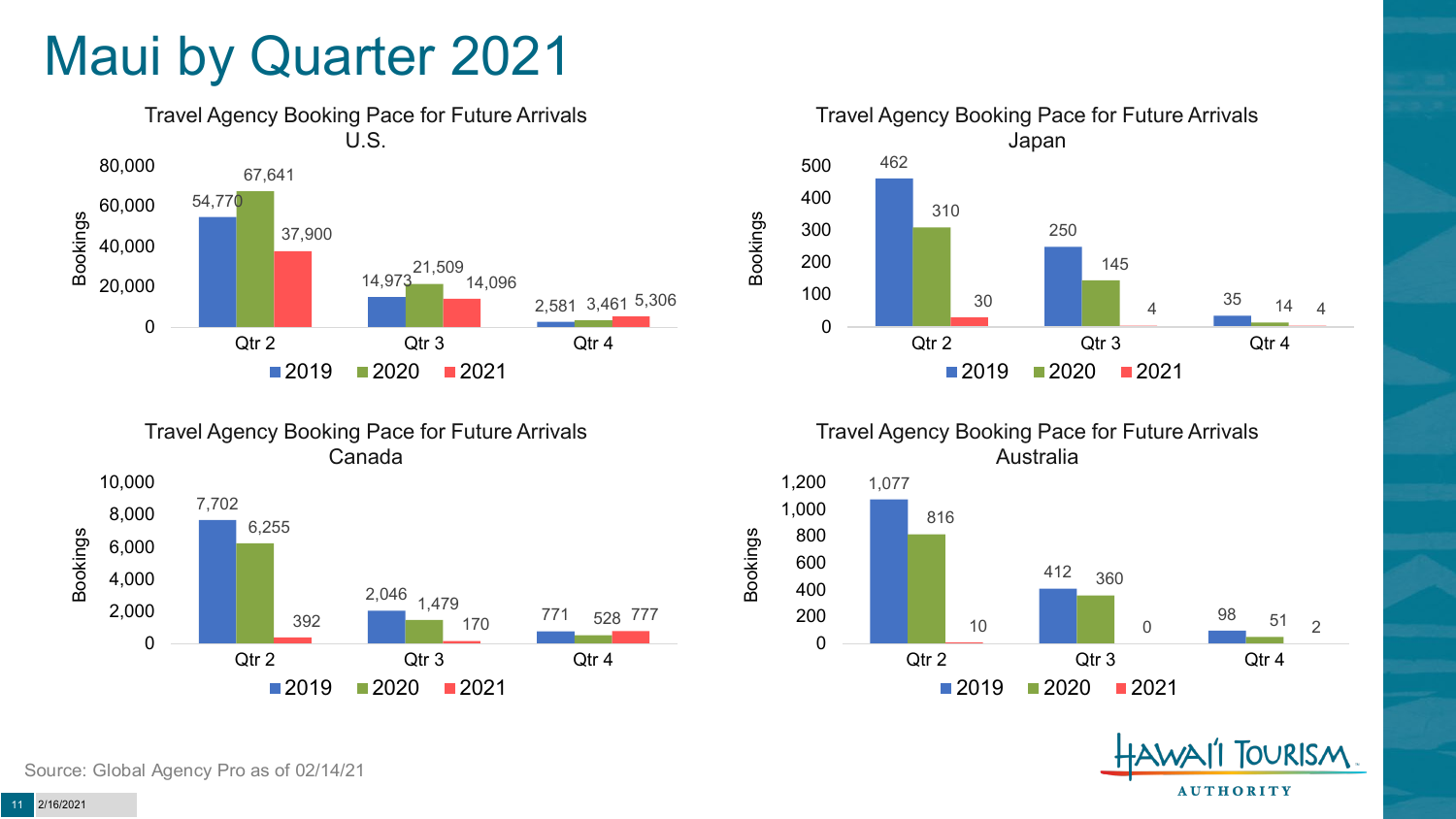# Moloka'i by Month 2021







Travel Agency Booking Pace for Future Arrivals Australia



Bookings



Source: Global Agency Pro as of 02/14/21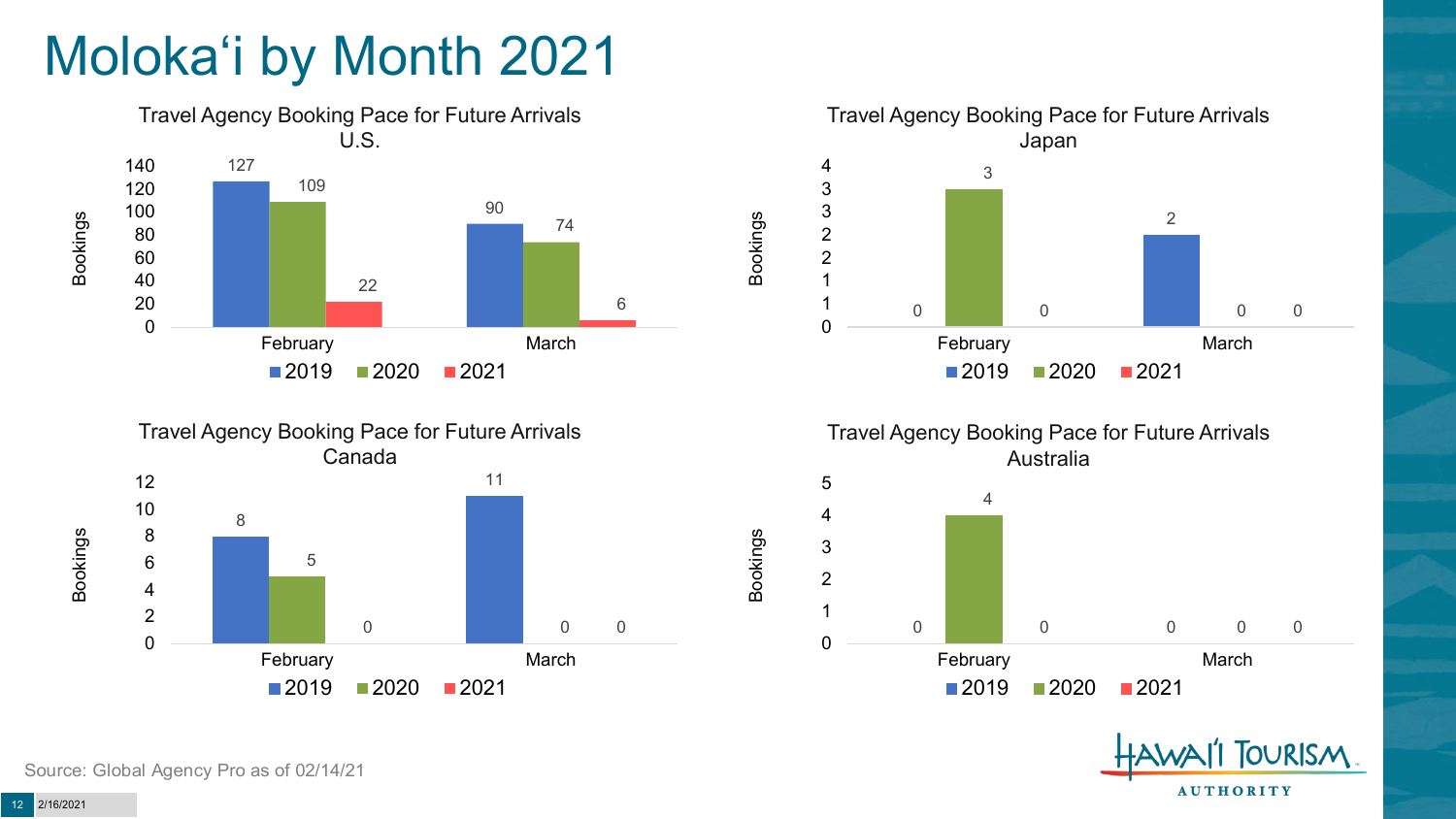# Moloka'i by Quarter 2021





Travel Agency Booking Pace for Future Arrivals Japan 0 0 0 0 0 0 0 0.2 0.4 0.6 0.8 1.2 Qtr 2 Qtr 3 Qtr 4 2020 2021

Bookings





Source: Global Agency Pro as of 02/14/21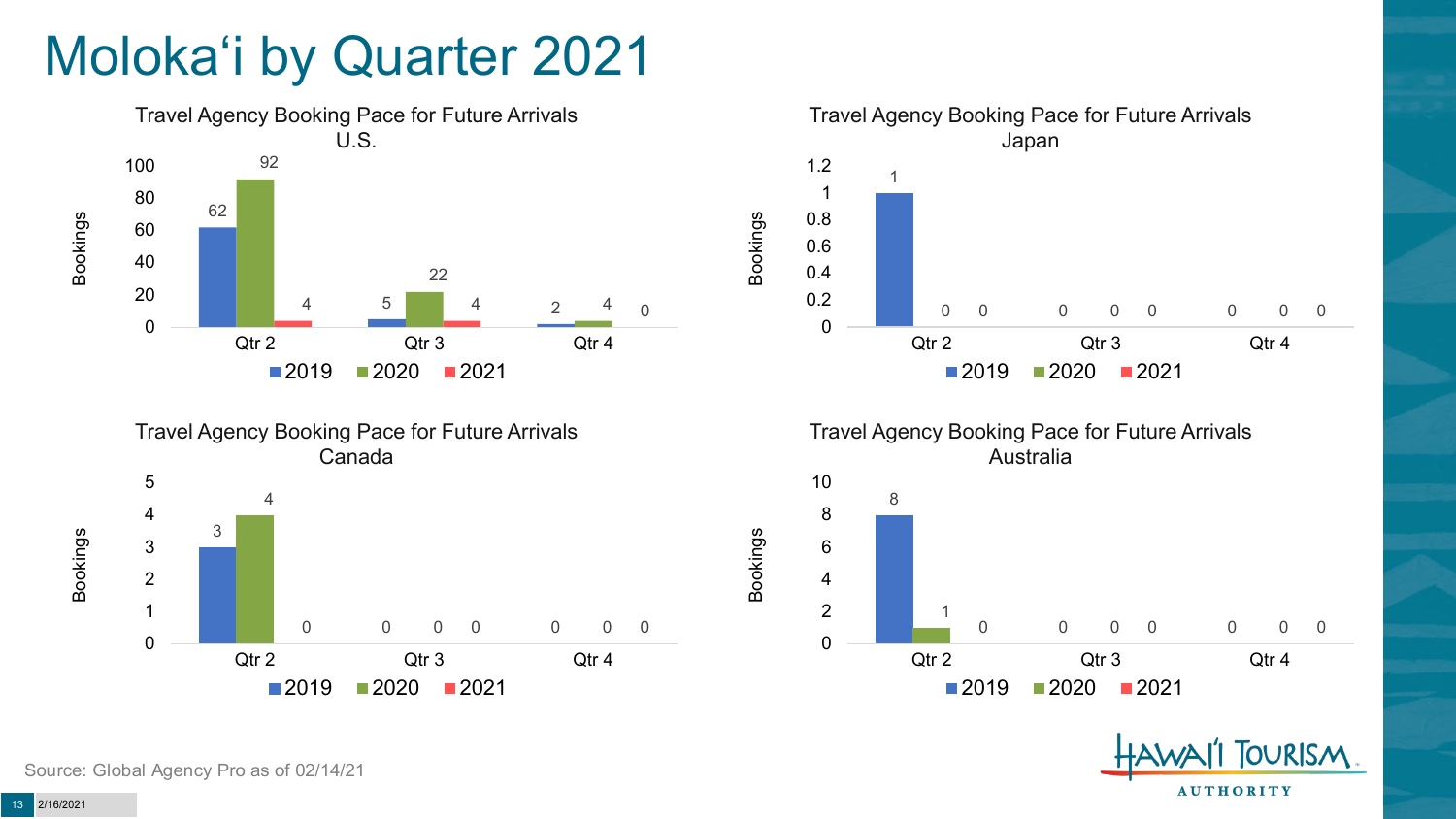# Lāna'i by Month 2021











Source: Global Agency Pro as of 02/14/21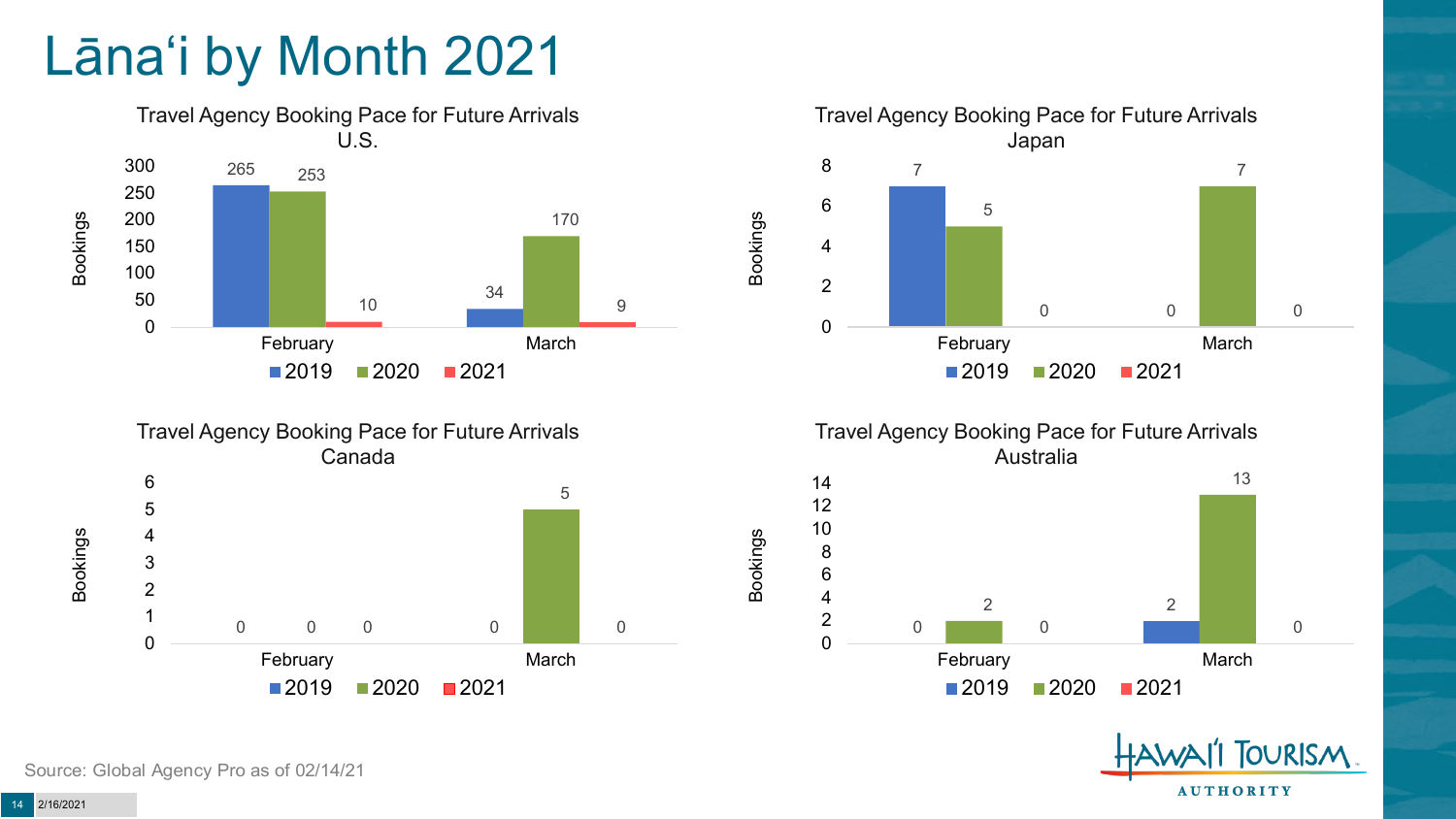## Lāna'i by Quarter 2021











Source: Global Agency Pro as of 02/14/21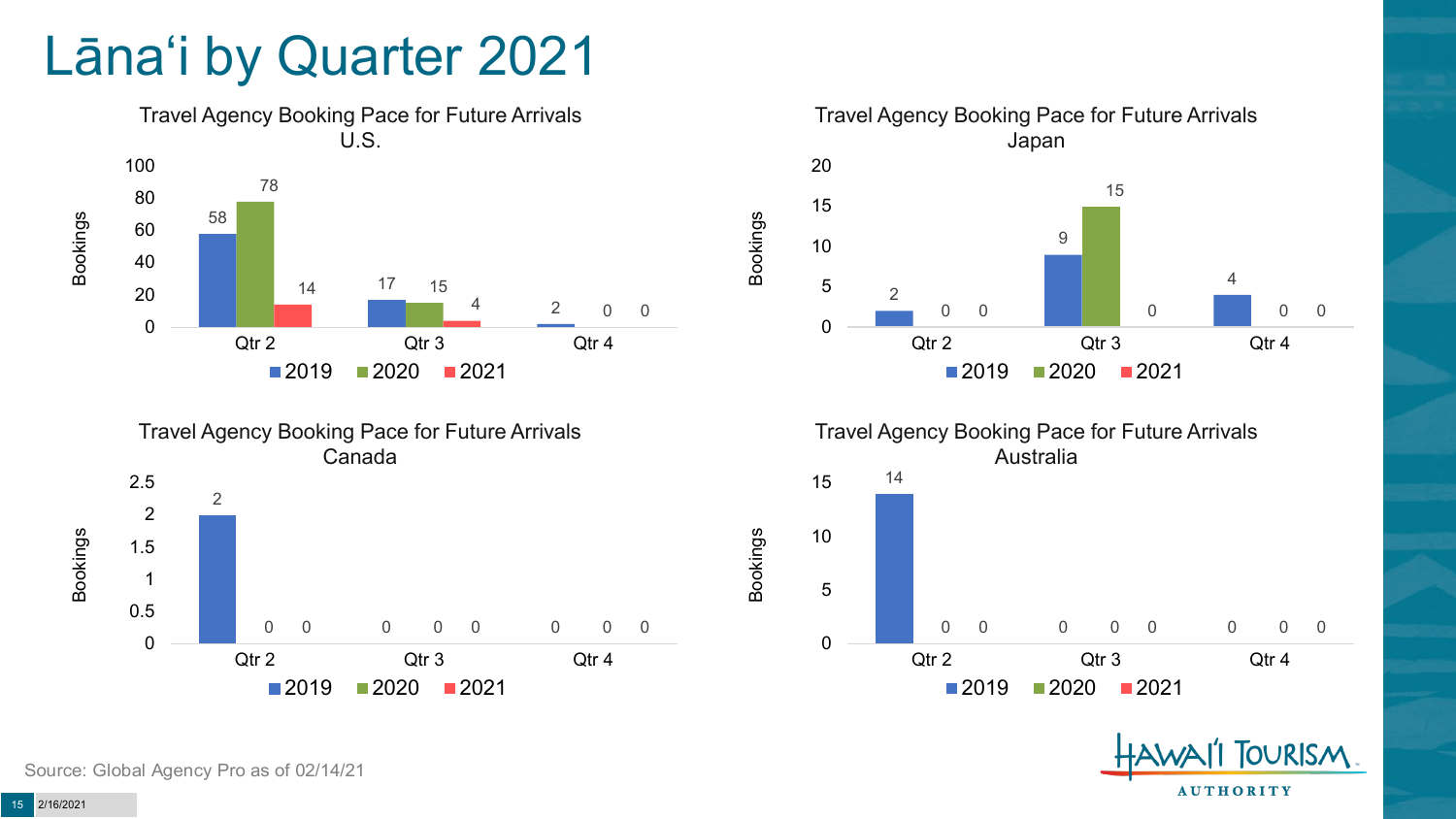# Kaua'i by Month 2021











Source: Global Agency Pro as of 02/14/21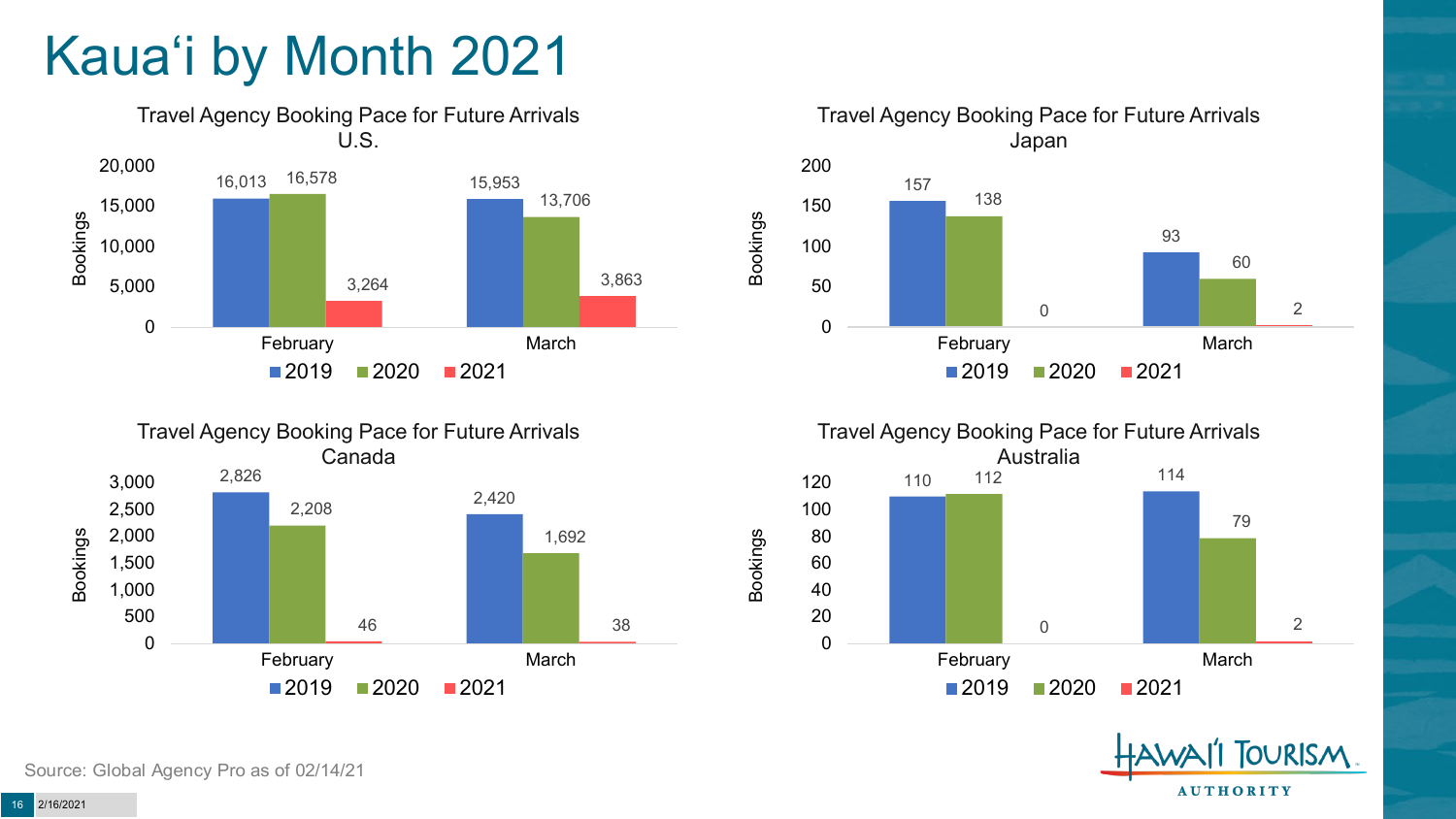# Kaua'i by Quarter 2021







Travel Agency Booking Pace for Future Arrivals Australia

Bookings



**OURISM AUTHORITY** 

Source: Global Agency Pro as of 02/14/21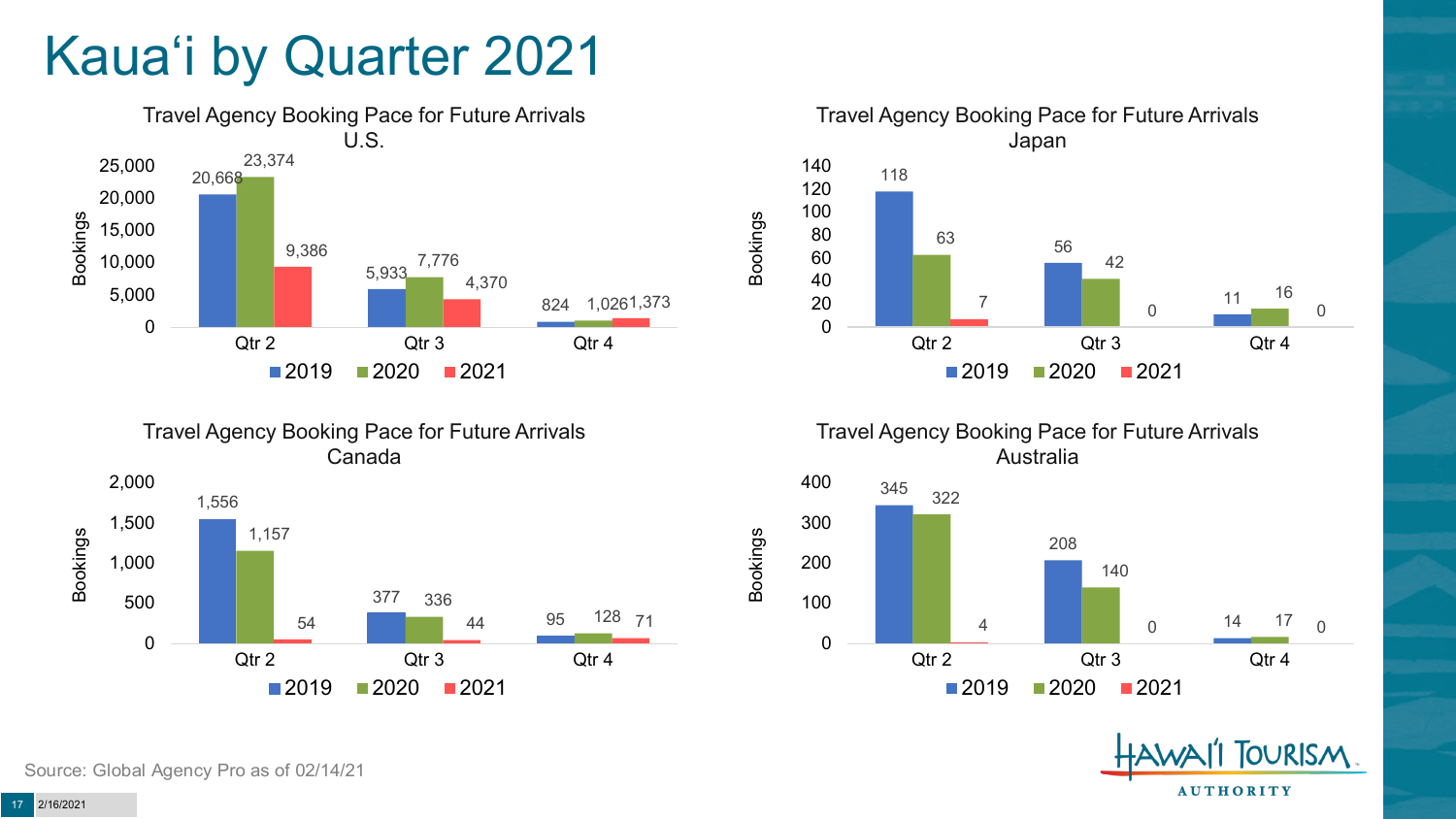# Hawai'i Island by Month 2021









Bookings





Source: Global Agency Pro as of 02/14/21